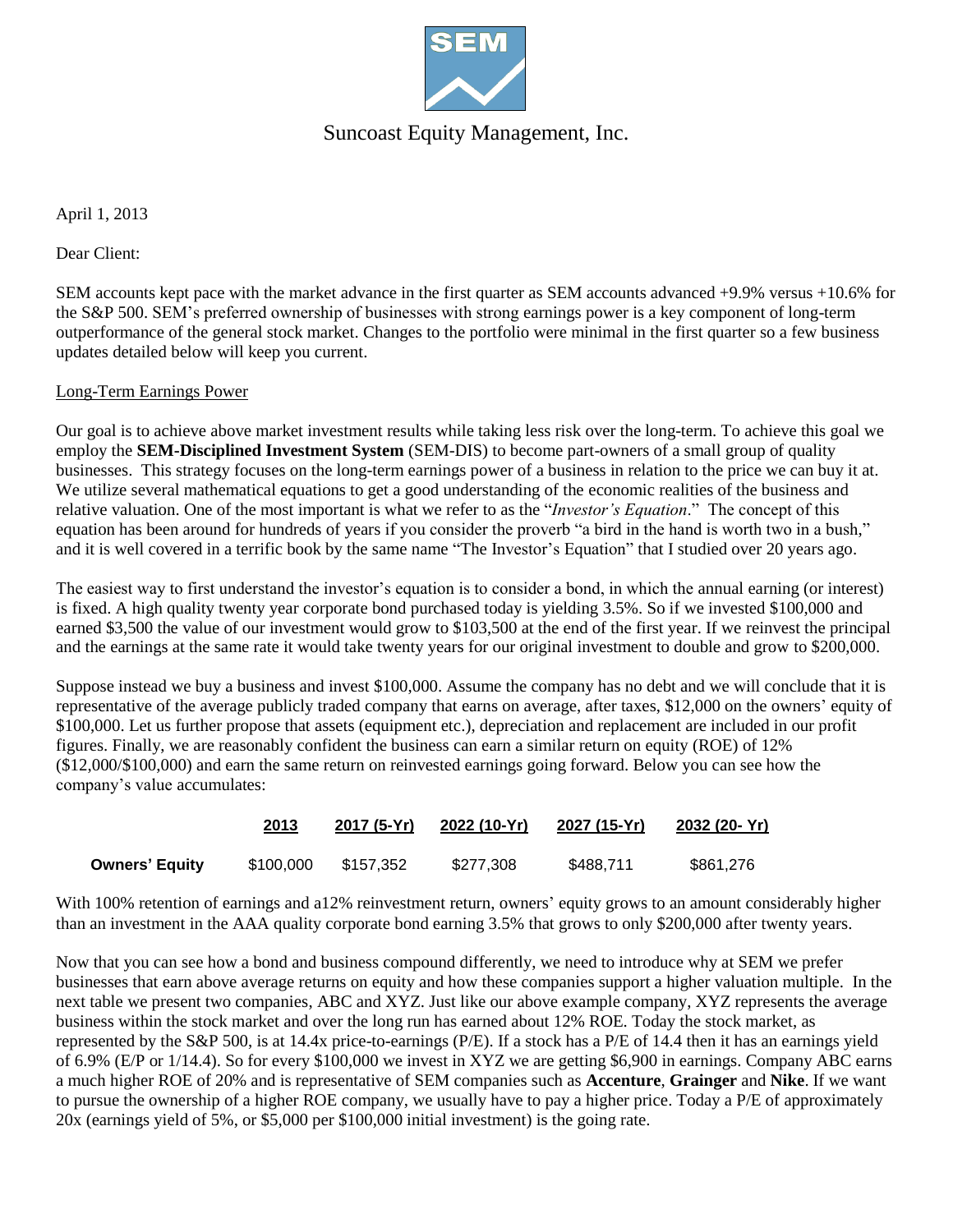|               | <b>Earnings in Year</b> |             |              |              |              |  |
|---------------|-------------------------|-------------|--------------|--------------|--------------|--|
| Company       | 2013                    | 2017 (5-Yr) | 2022 (10-Yr) | 2027 (15-Yr) | 2032 (20-Yr) |  |
| XYZ (12% ROE) | \$6.900                 | \$10.857    | \$19,134     | \$33,721     | \$59.428     |  |
| ABC (20% ROE) | \$5,000                 | \$10,368    | \$25,799     | \$64,196     | \$159,740    |  |

As you can see from this table, when earnings streams compound at different ROE rates, the higher ROE company (ABC) records similar owner earnings levels up to the fifth year and then dramatically higher earnings levels further out. Higher earnings levels then lead to higher valuations:

|                       | <b>Implied Valuation/ Growth of</b><br>\$100,000 |             |              |              |              |  |
|-----------------------|--------------------------------------------------|-------------|--------------|--------------|--------------|--|
|                       | 2013                                             | 2017 (5-Yr) | 2022 (10-Yr) | 2027 (15-Yr) | 2032 (20-Yr) |  |
| XYZ (12% ROE)         | \$100,000                                        | \$156,345   | \$275,533    | \$485,583    | \$855,764    |  |
| ABC (20% ROE)         | \$100,000                                        | \$207,360   | \$515,978    | \$1,283,918  | \$3,194,800  |  |
| 20 Year AAA Corporate | \$100,000                                        | \$118,770   | \$141,060    | \$167,530    | \$200,000    |  |

If the businesses continue to have the same potential going forward as they did when we first invested in 2013, our original \$100,000 would grow to these levels over the various time periods we show above. You can see that we also included our original example of the 20-year corporate bond that if bought today yields 3.5% and would double in value in 20 years. You can see how much more valuable a high quality company becomes and how poorly bonds can do over the long run if the reinvestment rates stay constant.

While compounding occurs not only in fixed income investments but also in the retained earnings by business enterprises, businesses earnings are subject to fluctuations and not a fixed figure as it is with bonds. When we conduct our analysis of the numbers, several adjustments must be made. We will spare you all the details but one example will give you insight. If a company pays a common stock dividend then we need to adjust the ROE. The compounding factor we would use is the percentage of earnings retained times the ROE. So if a company pays out 40% of earnings, ROE for company ABC would be reduced to 12% or 20% ROE x 60% earnings retained. And then we would add back the dividend yield to arrive at the total return estimate.

In addition to understanding earnings power, the investor's equation illustrates that you don't simply compare price-toearnings (P/E) ratios (or price to free cash flow) among the few thousand publicly traded companies and end your analysis there. ROE is a critical component as it provides an indication of the relative quality of the business and compound potential. It is the long-run interaction between the P/E ratio (valuation) and the return on equity (earnings potential) that is the driving force for value creation. So if Ford Motor is selling at 12x P/E and Grainger is selling at 20x P/E, Ford is not necessarily the better long term investment as more study is required.

One of Warren Buffett's earliest and most successful investments, See's Candies, is the poster-child for this process as well as his later investment in Coca-Cola. I highly recommend you take the time to do a Google search for Warren's comments on See's, especially those he has written in his annual letter to shareholders. Then you can clearly understand why his grin is ear-to-ear when he talks about this business and compounding earnings power.

The key question of course is can the earnings generated in the past year be reinvested and earn the same return or higher for the new-year and years into the future. Besides the financial history that gives us a sense as to the future probability that the business can continue on the same path, qualitative analysis takes over from here. This quarterly letter, as well as our previous letters, often shares our current thoughts about the qualitative characteristics that are important in assessing long-term earnings power. Those qualitative factors include the analysis and best judgment of a company's economic moat, product or service innovations, advantages of scale, etc. Lastly, we always strive to buy our above average businesses at a below market valuation to support our above average long term returns.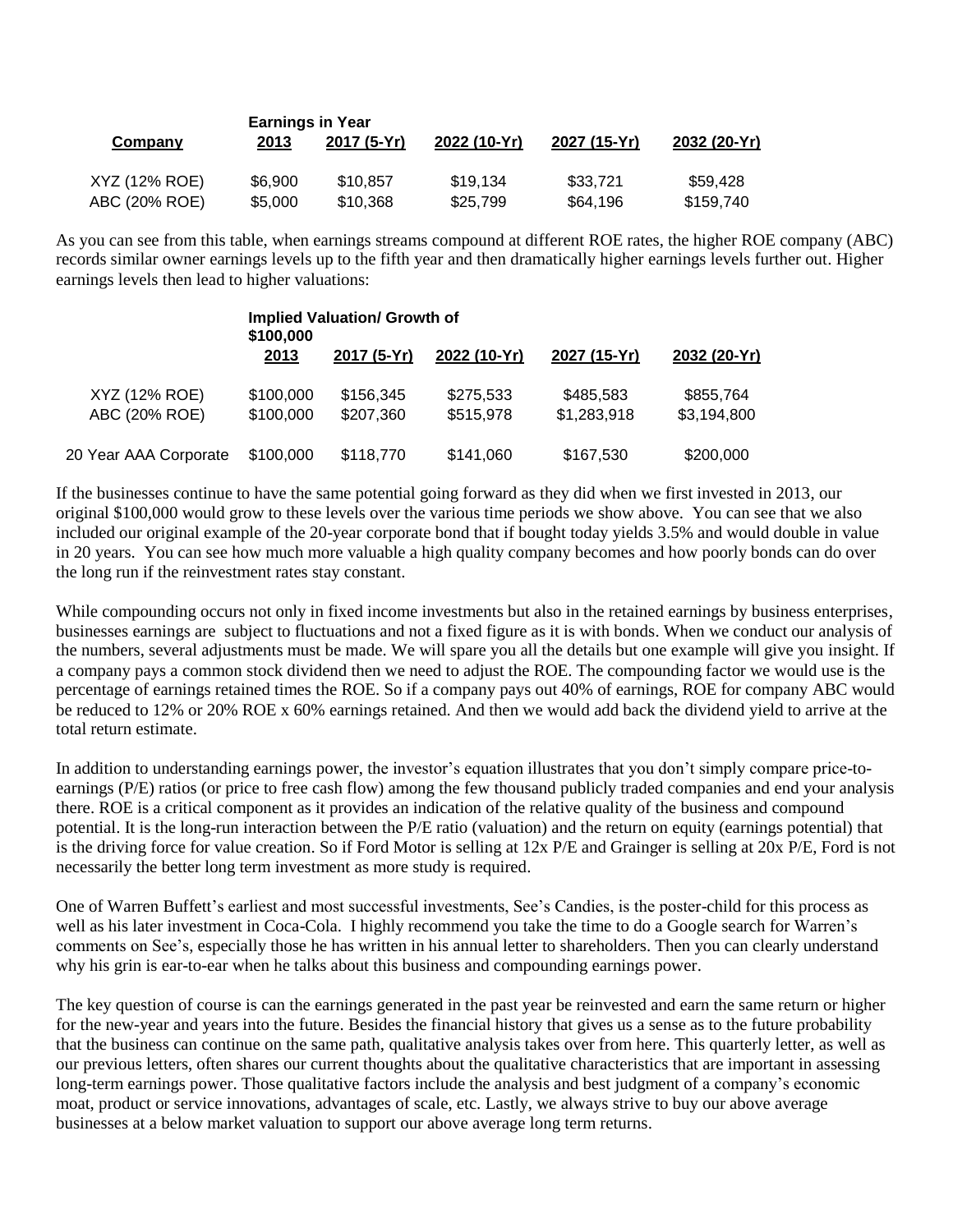### Portfolio Update

On the first day of the New Year we had **Abbott Labs**, a company we have owned for nearly five years, split into two separate entities. **AbbVie** (ABBV) is the new entity and encompasses the branded/prescription pharmaceuticals business. Meanwhile, legacy **Abbott Labs** (ABT) retains the devices, diagnostics, nutritionals and established pharmaceuticals. The key product for ABBV is Humira, addressing inflammatory conditions like rheumatoid arthritis, psoriasis and Crohn's disease. Humira is the world's single highest selling medicine at nearly \$9.3 billion in product sales in 2012, up 17% from the previous year. ABBV's near-term fortunes reside nearly all on Humira since it represents greater than 50% of sales and 70% of profits. The company is pursuing new indications for Humira as well as new medicines that could reach market about the same time when Humira faces U.S. patent expirations in 2016. One important observation at this time is the difference between biotech and chemical pharmaceuticals and the issue of patent expirations. Patent expirations weigh heavily on chemically based products because they are easy to copy such as Pfizer's Lipitor. Once copied, the price falls considerably and the earning power of Lipitor and Pfizer is permanently damaged. Biotech drugs, sourced from living cells, are nearly impossible to copy at this time and certainly more costly to try. Even batches made by the same manufacturer have slight variations. Copies of chemical based products are known as "generics" while attempts to copy biotech are referred to as "biosimilars." Recent reports indicate that development of a biosimilar can cost up to \$200 million versus a much lower cost of \$50 million for a chemical generic. Convincing doctors is another major hurdle at this time as recent reports indicate that some biosimilars, despite their lower cost of 25% or more, have not gained traction and garnered less than 10% of a market over uncertainty on just how close the outcomes and side affects between the copy and original will be over time for patients.

Humira's strength for Abbott and now for ABBV has been both a blessing and a curse, a phrase we often use with our companies that hold such strong market positions. Because of such strong profitability and market share, it will attract a lot of attention and competition from all angles. Manufacturers are not the only part of the supply chain angling to earn a piece of the large profits away from ABBV/Humira. Companies that distribute the product and manage the cost to the patients continue to apply pricing pressure. For the past five years we have been a beneficiary on the distribution side, as so many chemical based pharmaceuticals have gone generic, through our investment in **McKesson** and recently with **Express Scripts**. Generics have generally been more profitable for distributors versus branded pharmaceuticals. Pricing pressure on pharmaceutical manufacturers comes from great purchasing power on the distributor side due to consolidation, which continues at a fast pace. At the end of this quarter a proposed business deal between Amerisource Bergen (distributor) and Walgreen's (primarily a retailer) will reduce the number of independent suppliers to even fewer, in effect driving some large pharmaceutical companies to now test direct delivery of medicine to patients and cut out the distributor. At some point it can reach diseconomies of scale or the manufacturers could refuse to support lower economics. We will continue to watch the developments as it relates to ABBV and our related holdings.

The SEM-DIS discipline will opportunistically take advantage of stock market volatility, especially as it relates to a decline in price for one of our holdings based on headline news that ignore fundamental long-term thinking. One recent example is SEM's early June 2012 increase of **Google** (GOOG) in the \$570 price range. The stock fell to that level from the \$650 range when company news and investor worries that a shift in eyeballs to mobile from desktop computers would weaken the price of GOOG's advertising rates known as price per click. Over concerns such as the mobile screen is smaller so ads are harder to read and set-up and because the mobile space may have a competitor in Facebook, GOOG's stock declined. Instead, we looked at the longer-term view and what we saw fundamentally is GOOG's strength in digital advertising services spreading to new waterfronts. Our analysis concluded that strong digital advertising share, not just on their own page but for search and display ads on non-Google websites, would support the value proposal to mobile and other mediums still in development such as internet based TV, a wristwatch or GOOG glasses. The fact the pricing in mobile advertising may be a touch volatile and made short term investors nervous gave SEM an opportunity to increase our portfolio weighting at an opportune price.

### Indiana, We're All For You!

Two closing thoughts for the quarter. It feels good to see my alma mater, the Indiana Hoosiers basketball team with coach Tom Crean, win the Big Ten after a 20 year drought and to have a good NCAA tournament experience in spite of the loss in the Sweet 16 round. Crean seems to be a very positive addition to a great University. Back when I was at Indiana twenty-five years ago, legendary coach Bob Knight brushed up against me as I was leaving the arena and asked me how my seats for the season looked. All I could muster was a soft reply of "not as good as yours" which garnered a smile from